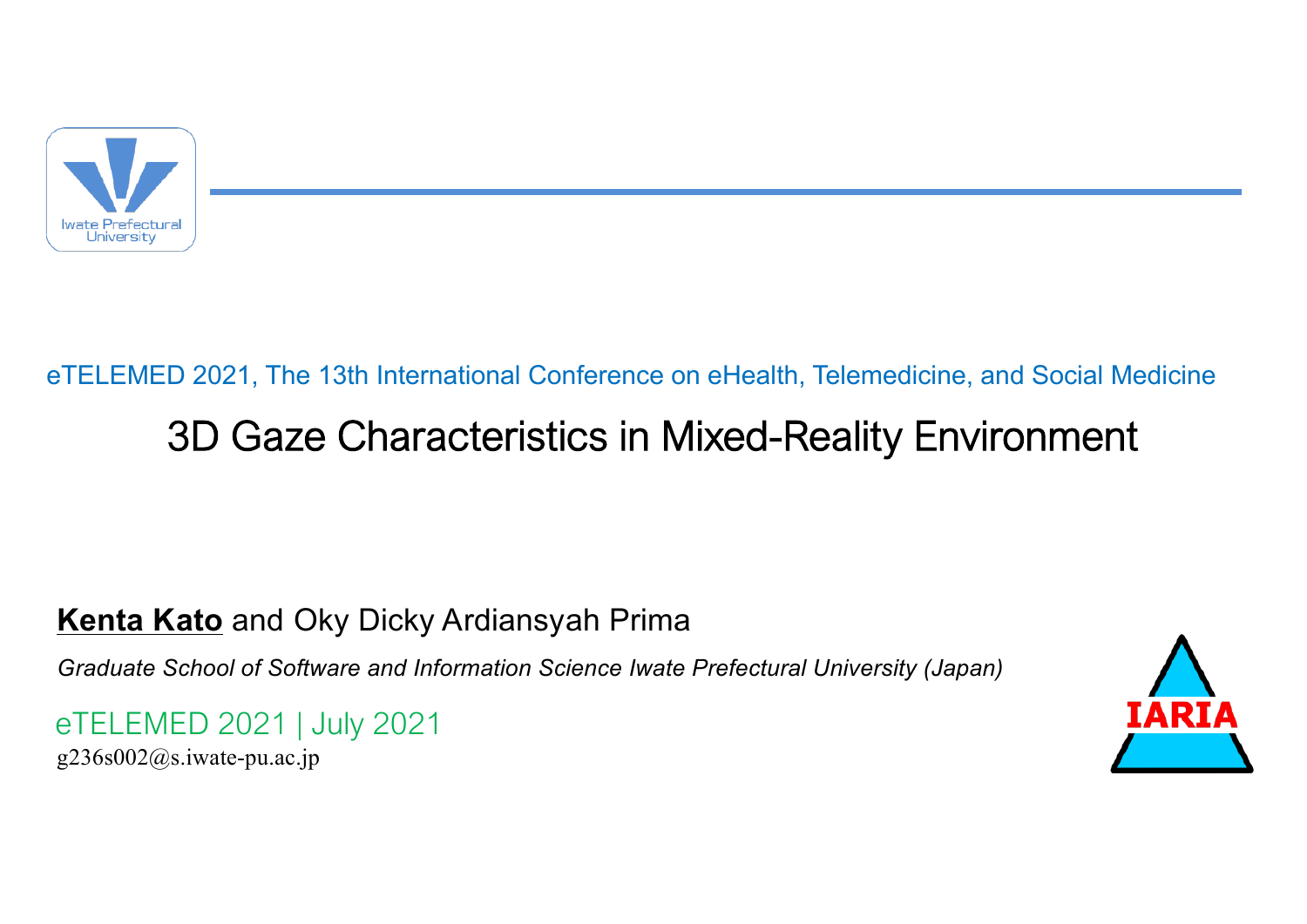### $\blacksquare$  About Me

**KENTA KATO** received the master's degrees in Software and Information Science from the Iwate Prefectural University, Japan, in 2018. I am currently a doctoral student at the Iwate Prefectural University developing 3D eye tracker. I am a member of the Information Processing Society of Japan.



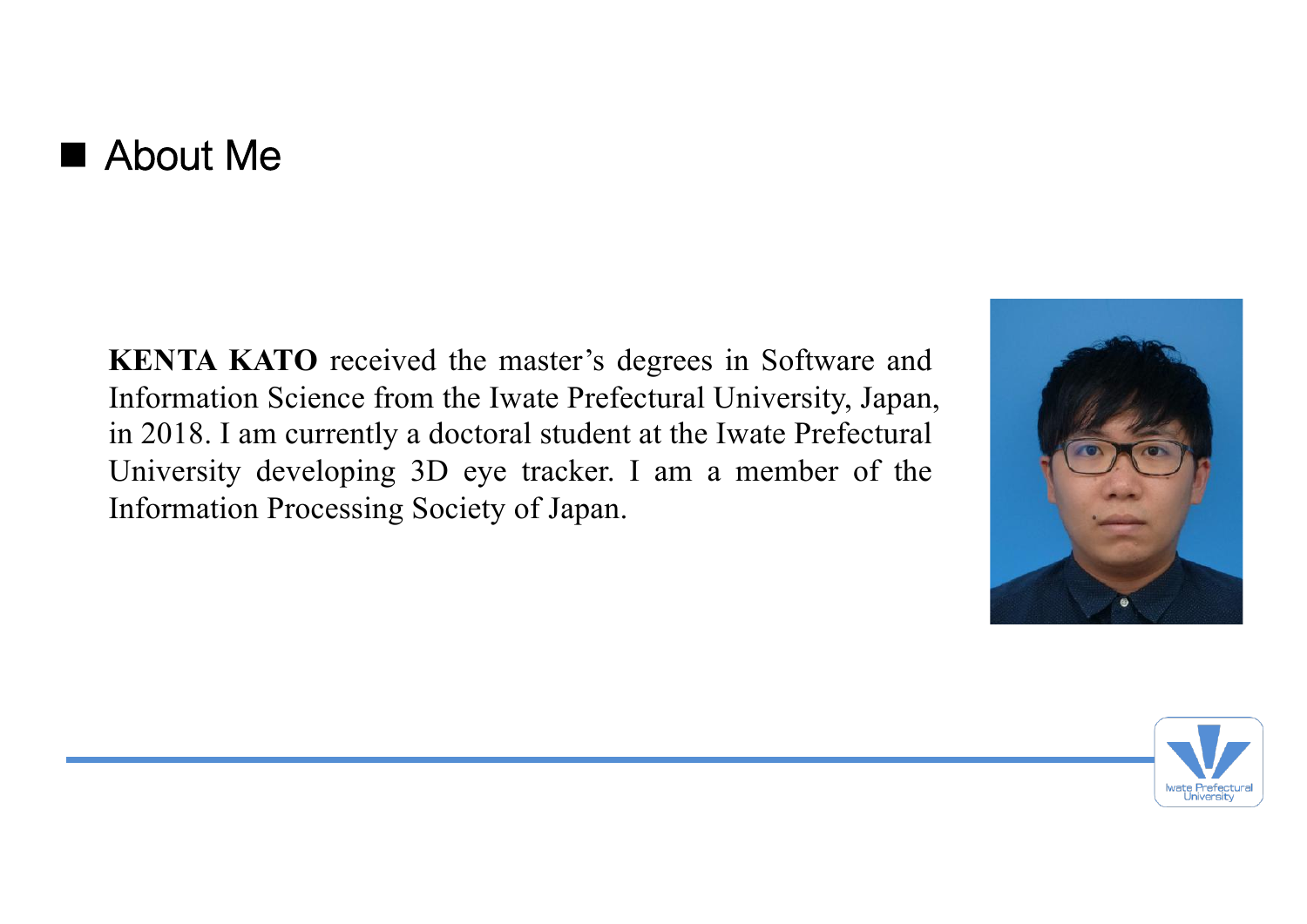### **Agenda**

- Background
- Research Aims
- 3D Eye Tracking System
- **•** Experiments
- **Results**
- Conclusion

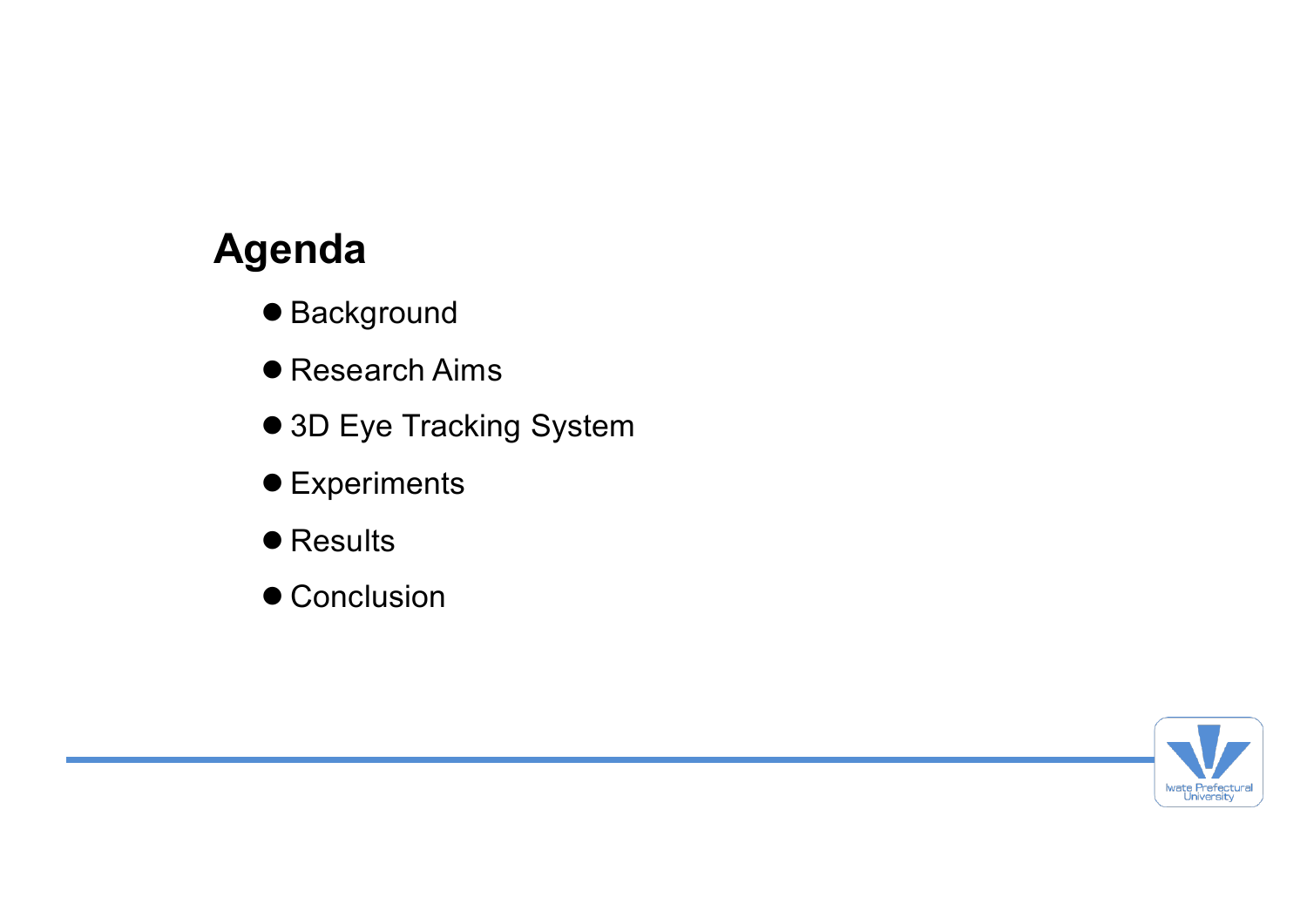### ■ Background :: Depth Perception

#### *Binocular cues*

Binocular cues are the perception of depth from the disparity caused by the different positions of the both eyes.

#### *monocular cues*

Monocular cues are the perception of depth through apparent changes caused by the position of objects.



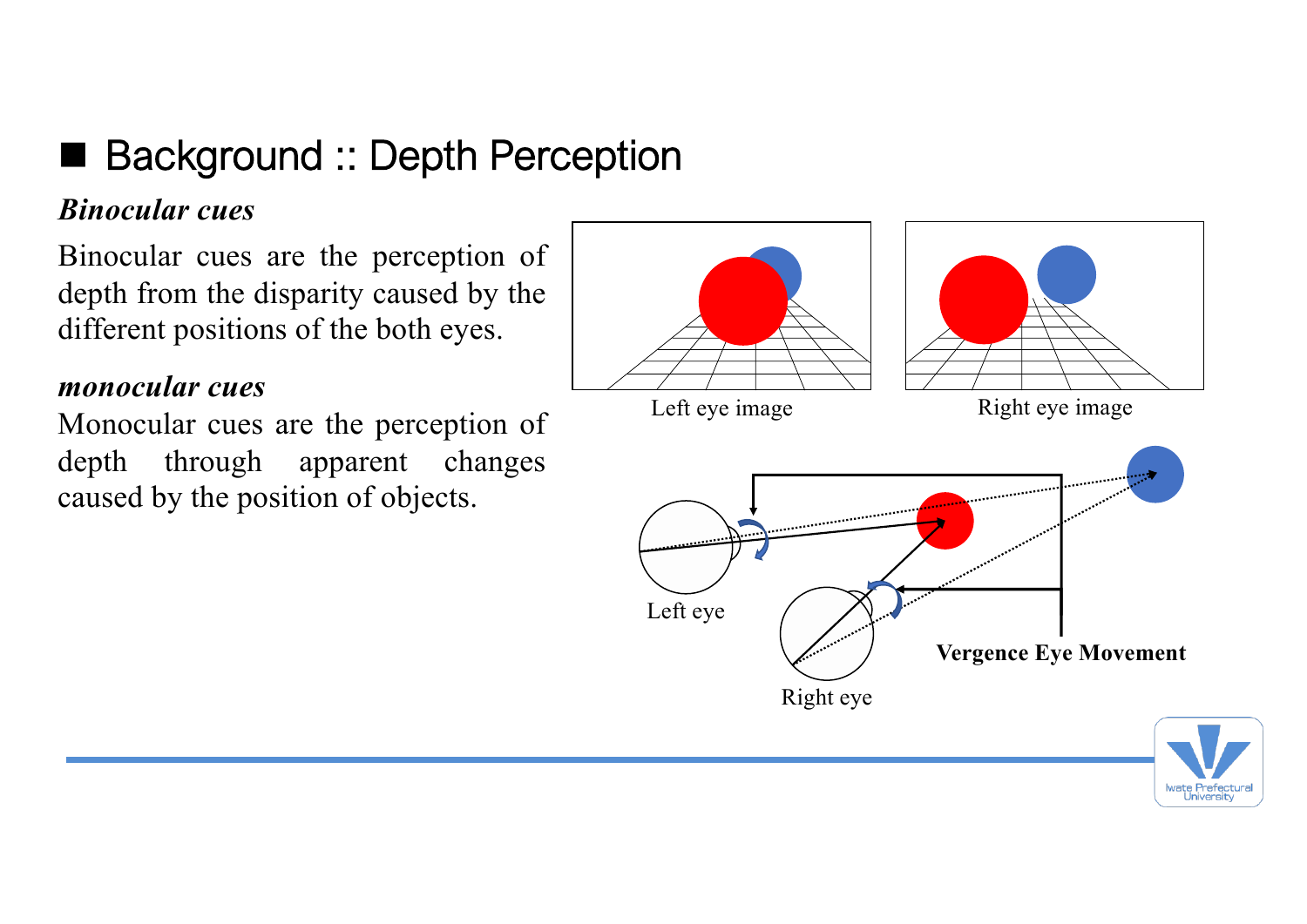### ■ Background :: Difference between AR and MR

#### *Augmented Reality (AR) Mixed Reality (MR)*

The 3D object position is recognized by monocular cues. It is not same as the gazing position.

The 3D object position coincide with the gazing position by binocular cues.



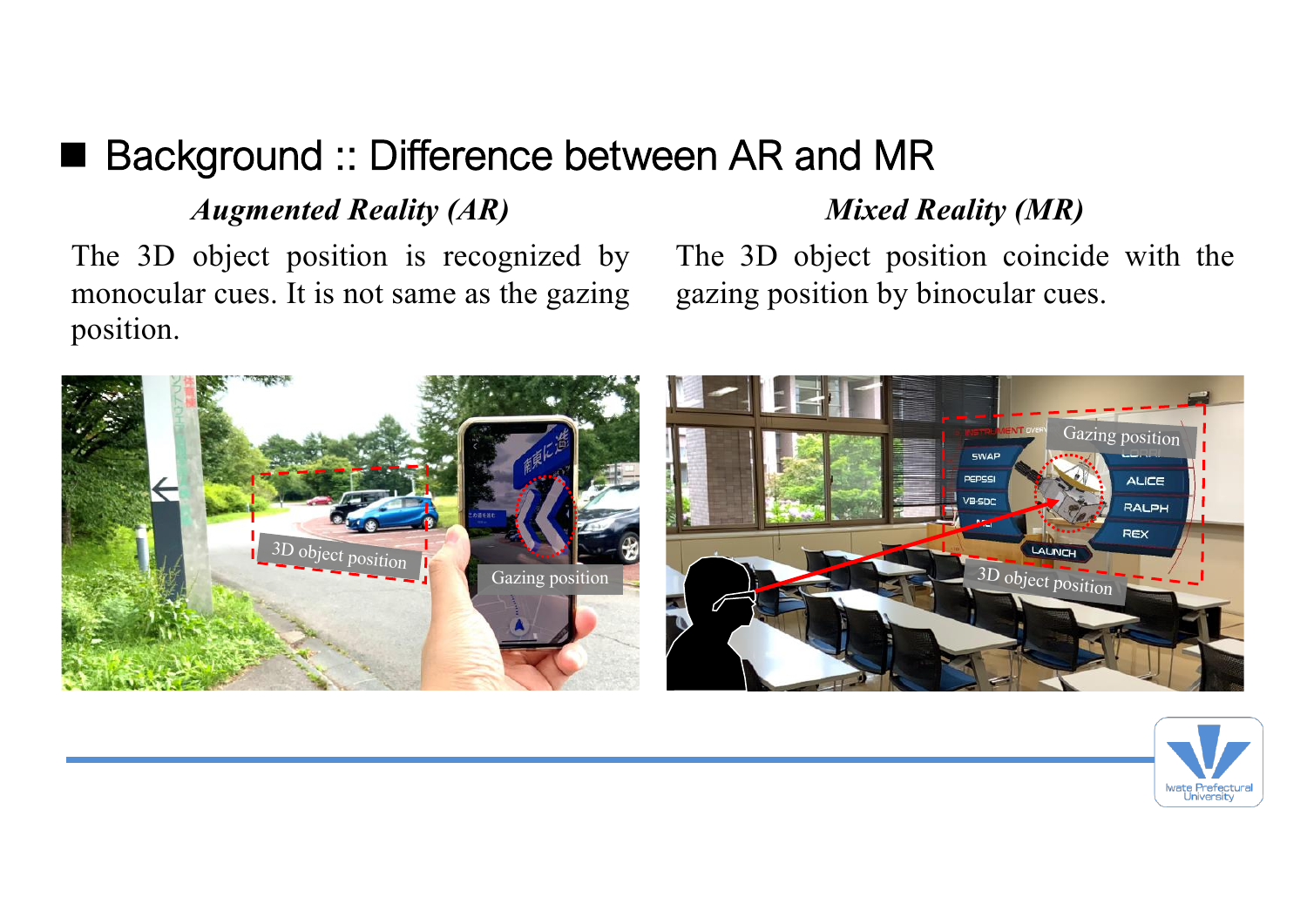### Background :: Visual Discomfort and Fatigue

The MR device causes discomfort and fatigue due to the gap between the eye focal position and the gaze position of the vergence eye movement.

Analyzing the 3D gaze characteristics of viewers in MR is the key to solve these problems.



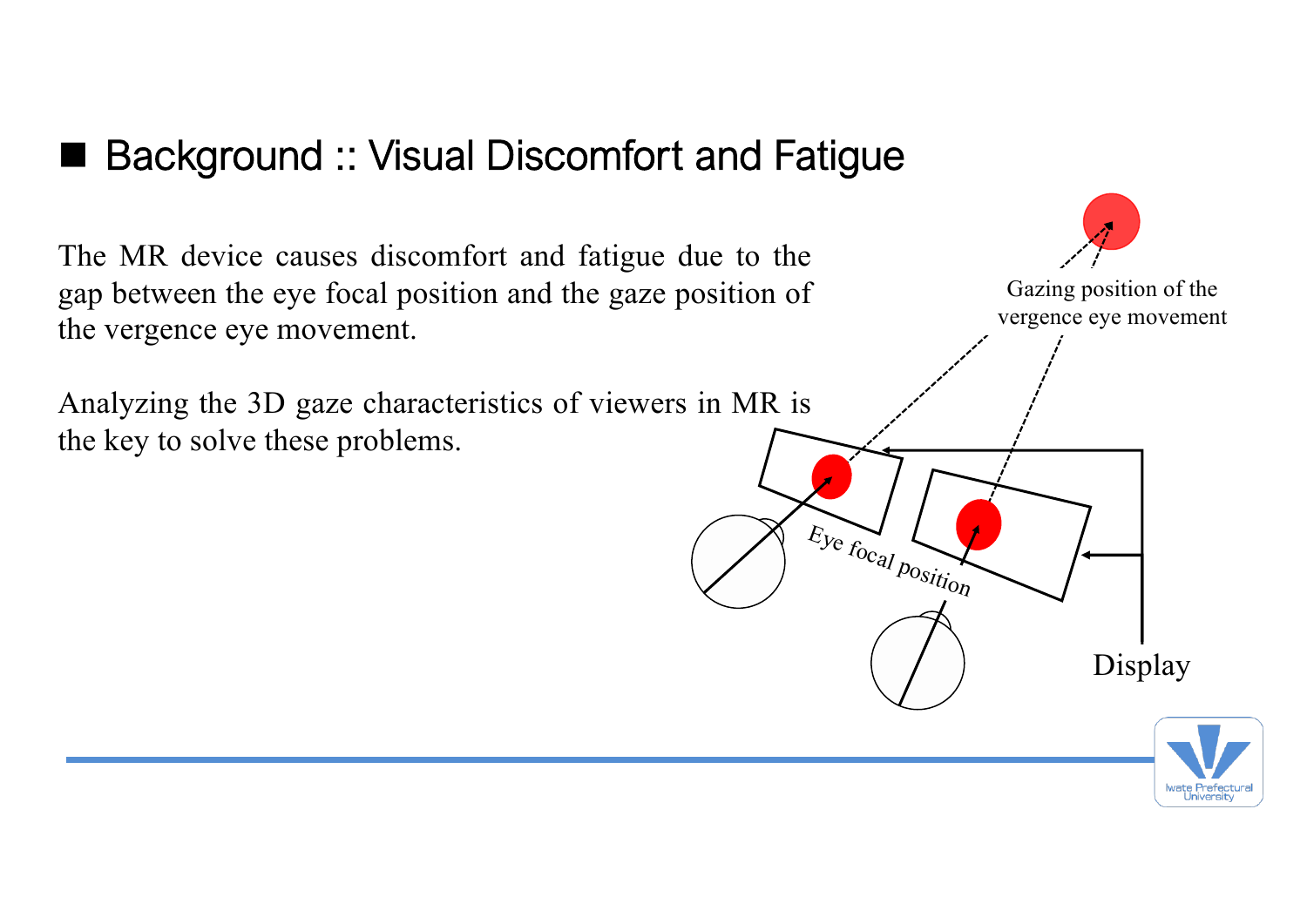### Background :: 3D Gaze Estimation Method

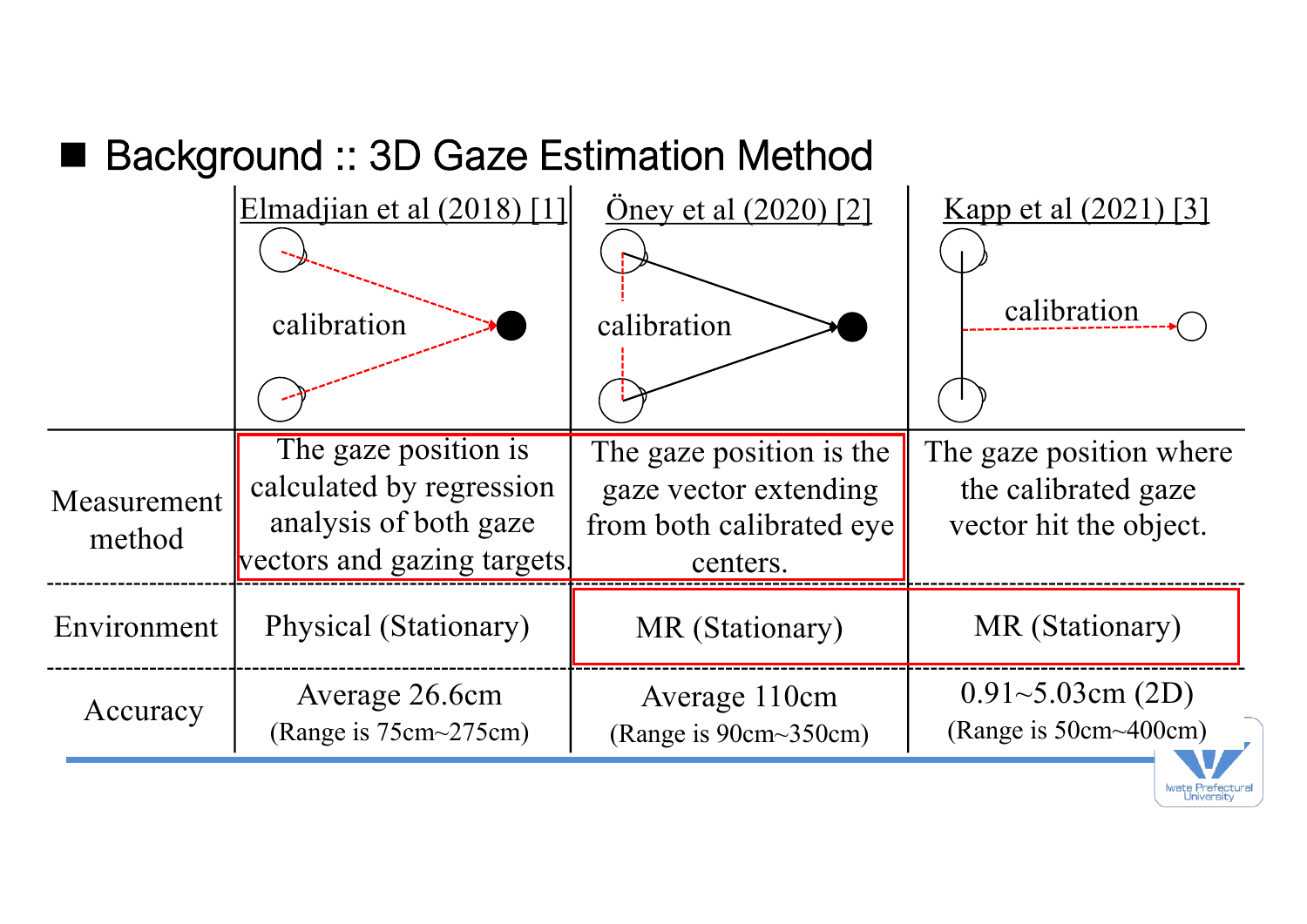### ■ Background :: Analyzing 3D Gaze in MR environments

#### *Öney et al (2020)*

3D gaze information was measured during a visual search task of equivalently positioned 3D and physical objects.

No significantly difference in the resulting 3D gaze accuracies from 3D objects in MR and physical environments.

※The error of the 3D gaze measures more than 1 meter. 90cm



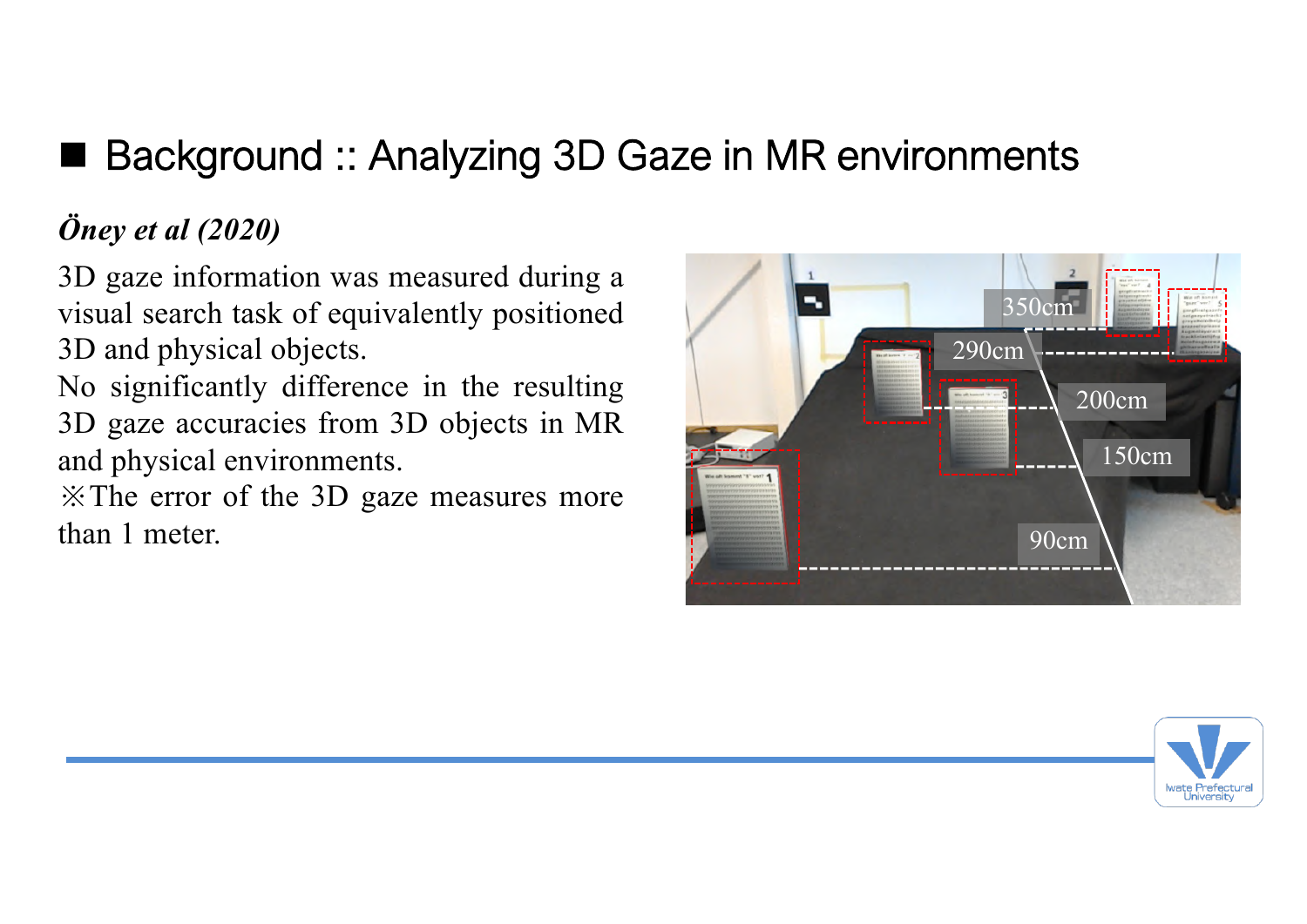### Research Aims

- To analyze the influence of the surrounding physical environment to 3D gaze measurement in MR.
- To analyze the characteristics of 3D gaze scanpaths of moving targets as well as stationary targets.
- To develop a 3D eye tracking system.

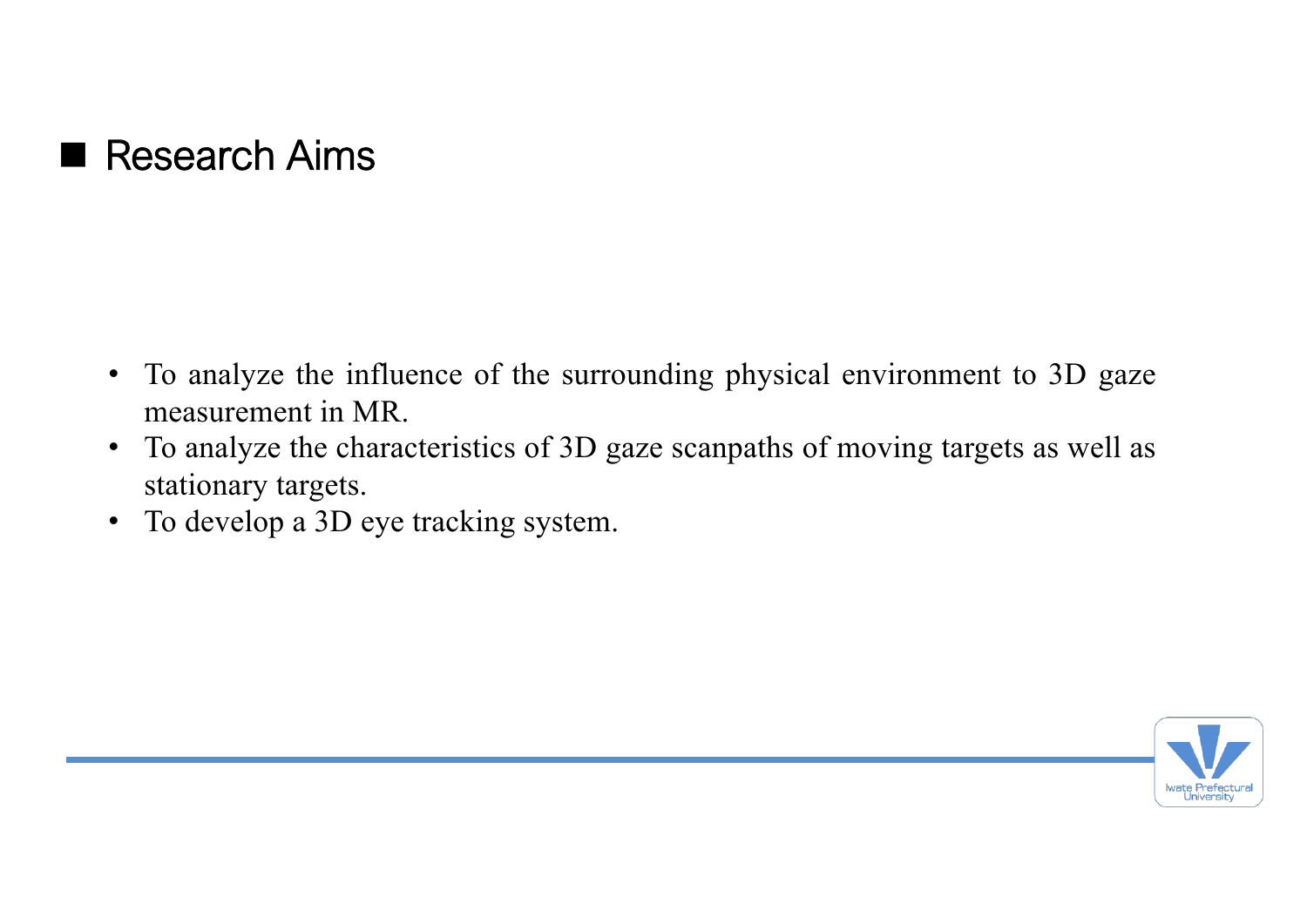# ■ 3D Eye Tracking System

#### *MR device (See-Through Head-Mounted Display; ST-HMD)*

ST-HMD : Moverio BT-30E Display resolution :  $1280 \times 720$ Virtual screen size : 40inch (viewing distance of 250cm)

#### *Eye tracking system*

Camera : KYT-U030-3NF (KAYETON) Eye camera resolution :  $320 \times 240$ Capture FPS : 60Hz Software : Pupil Capture (Pupil Labs) [4]



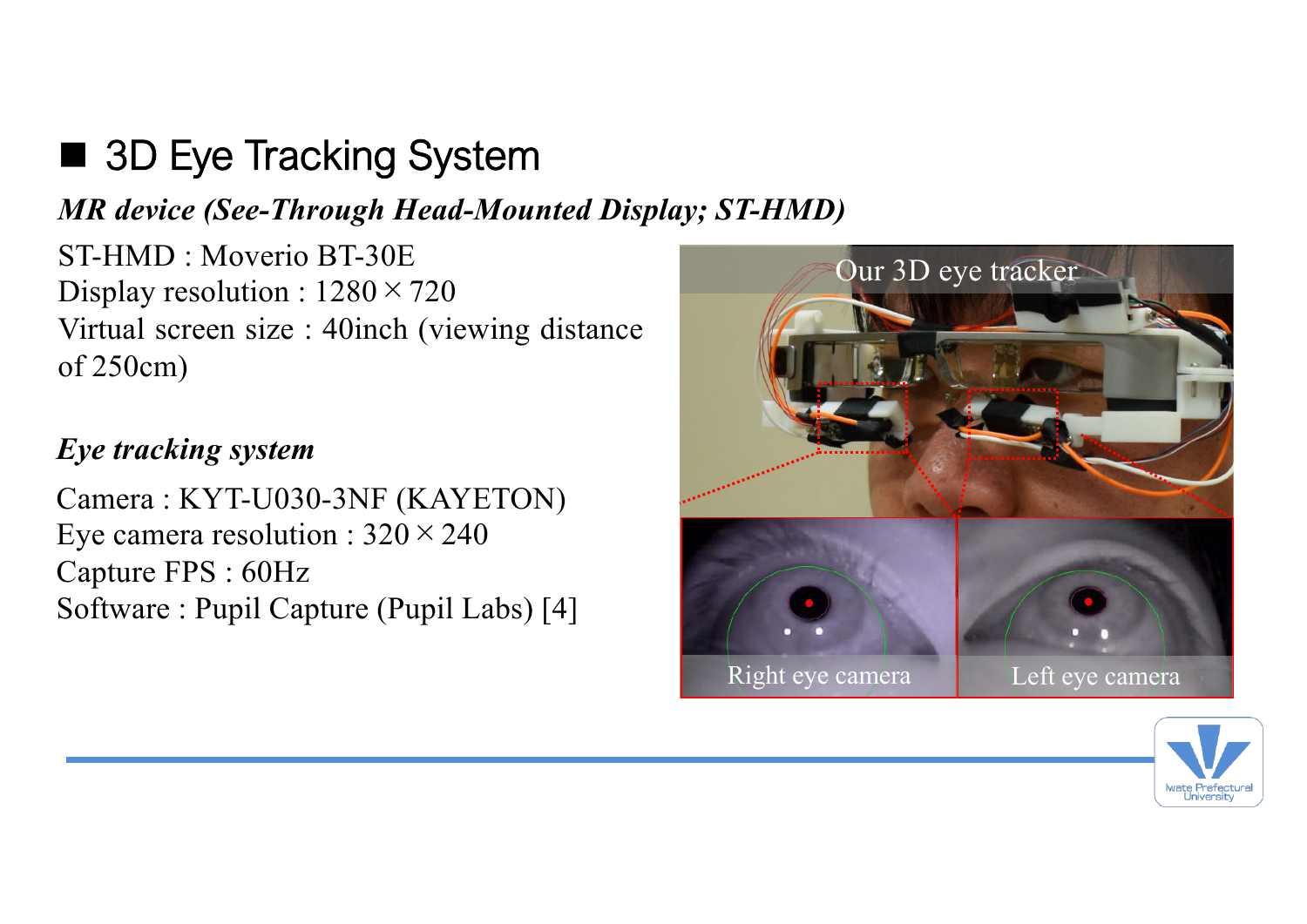# ■ 3D Eye Tracking System

#### *3D eye calibration using visual targets*

The visual targets are created in the virtual environment to generate binocular disparity to induce vergence.

3D eye calibration is conducted using the visual targets placed in this setting.



The relationship between both eyes and the visual target

※ Interpupillary distance is defined by the Japanese average. ※ No significant differences by gender, race, or age group, the eye radius was defined as the adult's average.

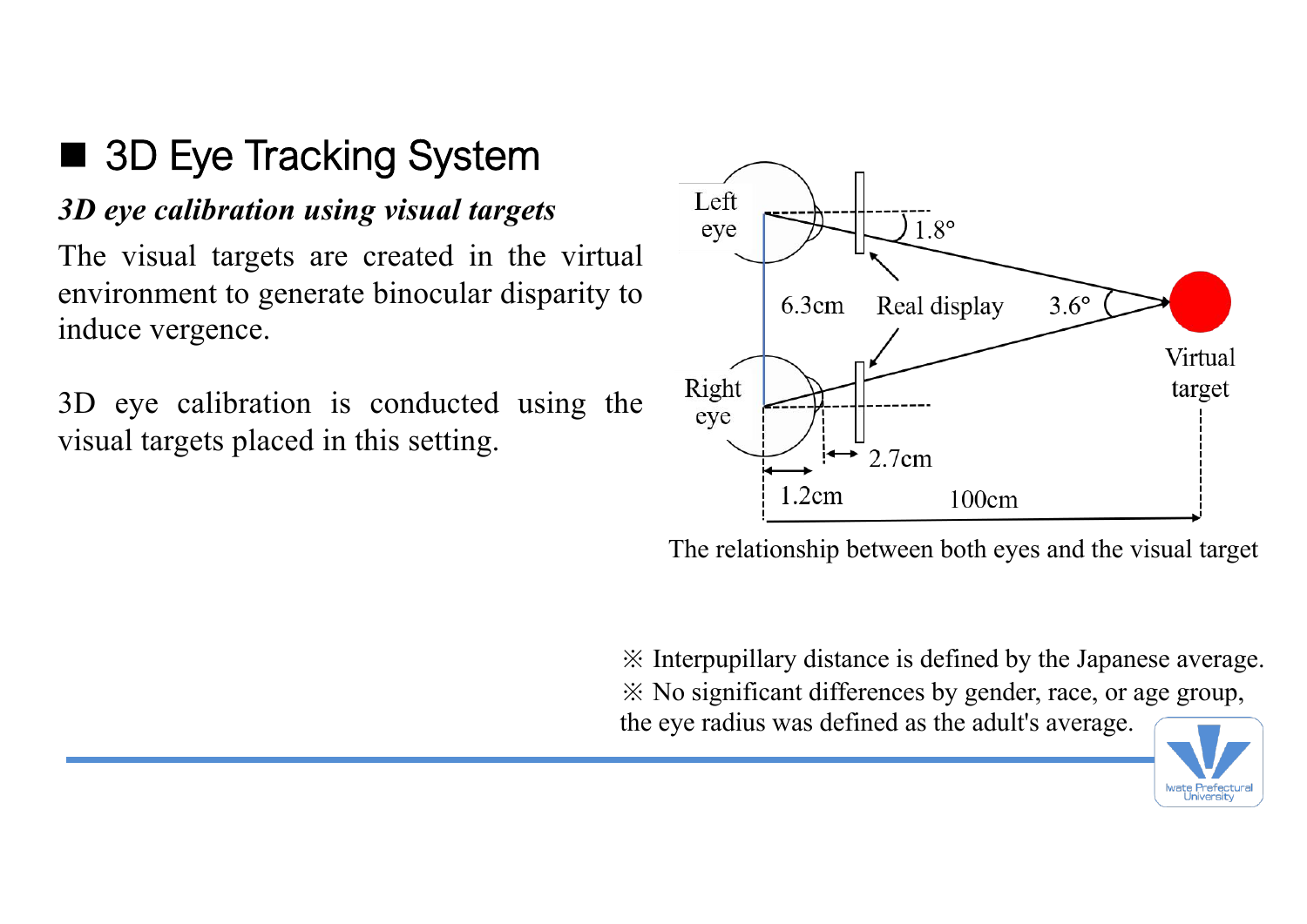## 3D Eye Tracking System

#### *3D Gaze Estimation*

We use the following polynomial is used to calculate the 3D gaze. Coefficients are calculated by the least-squares method.

$$
G_x = a_1 \theta_r^2 + a_2 \varphi_r^2 + a_3 \theta_l^2 + a_4 \varphi_l^2 + a_5 \theta_r \varphi_r + a_6 \theta_l \varphi_l + a_7 \theta_r \theta_l + a_8 \theta_r \varphi_l + a_9 \theta_l \varphi_r + a_{10} \varphi_r \varphi_l + a_{11} \theta_r + a_{12} \varphi_r + a_{13} \theta_l + a_{14} \varphi_l + a_{15}
$$

$$
G_y = b_1 \theta_r^2 + b_2 \varphi_r^2 + b_3 \theta_l^2 + b_4 \varphi_l^2 + b_5 \theta_r \varphi_r + b_6 \theta_l \varphi_l + b_7 \theta_r \theta_l + b_8 \theta_r \varphi_l + b_9 \theta_l \varphi_r + b_{10} \varphi_r \varphi_l + b_{11} \theta_r + b_{12} \varphi_r + b_{13} \theta_l + b_{14} \varphi_l + b_{15}
$$

$$
G_{z} = c_{1} \theta_{r}^{2} + c_{2} \varphi_{r}^{2} + c_{3} \theta_{l}^{2} + c_{4} \varphi_{l}^{2} + c_{5} \theta_{r} \varphi_{r} + c_{6} \theta_{l} \varphi_{l} + c_{7} \theta_{r} \theta_{l} + c_{8} \theta_{r} \varphi_{l} + c_{9} \theta_{l} \varphi_{r} + c_{10} \varphi_{r} \varphi_{l} + c_{11} \theta_{r} + c_{12} \varphi_{r} + c_{13} \theta_{l} + c_{14} \varphi_{l} + c_{15}
$$



Eyeball pitch angle ( $\theta_l$ ,  $\theta_r$ ) Eyeball yaw angle ( $\varphi_l$ ,  $\varphi_r$ ) Coefficients  $(a_1 \sim a_{15}, b_1 \sim b_{15}, c_1 \sim c_{15})$ 3D gaze position  $(G_x, G_y, G_z)$ 

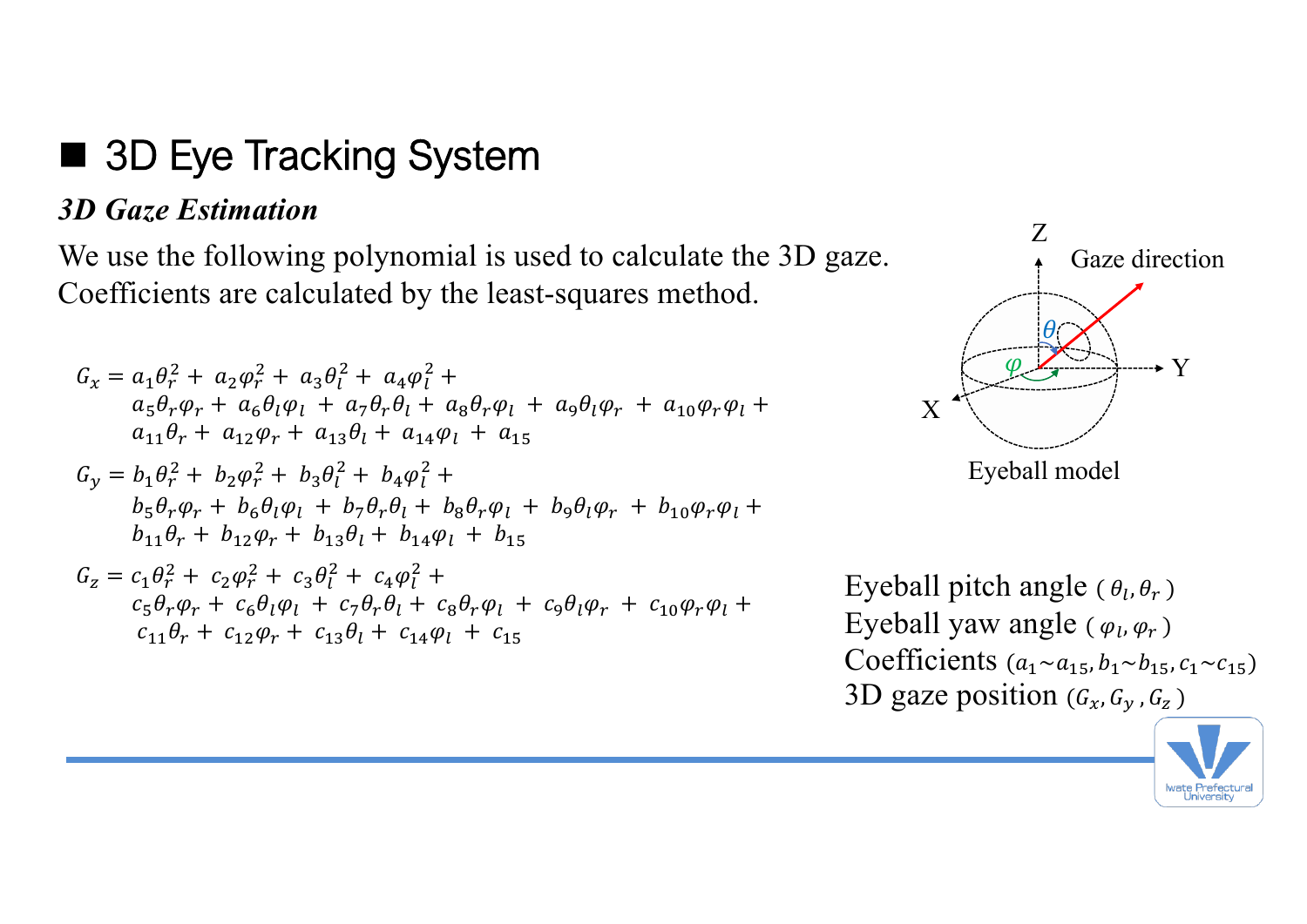

We conducted gazing experiments in viewing environments with and without depth cues. Four subjects participated in the experiment (male, mean age 23.3, vision acuity 1.0 or better, no health concerns).





A room **WITH** depth cues A room **WITHOUT** depth cues

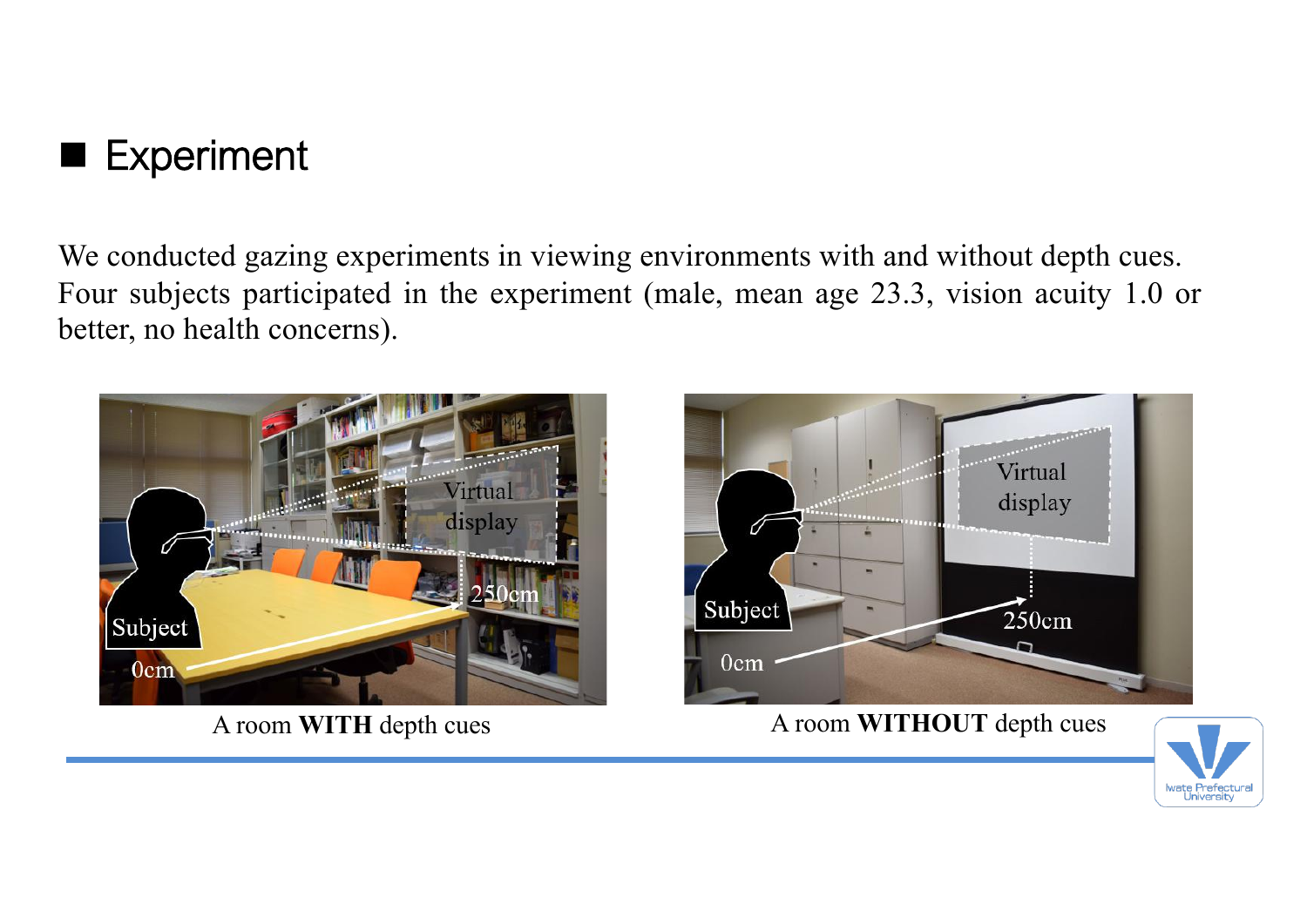

The experiment consists of the following two tasks.

Task.1 Gazing at 48 **stationary** visual targets (include calibrations and validations task). Task.2 Gazing at 11 **moving** visual targets.



**University**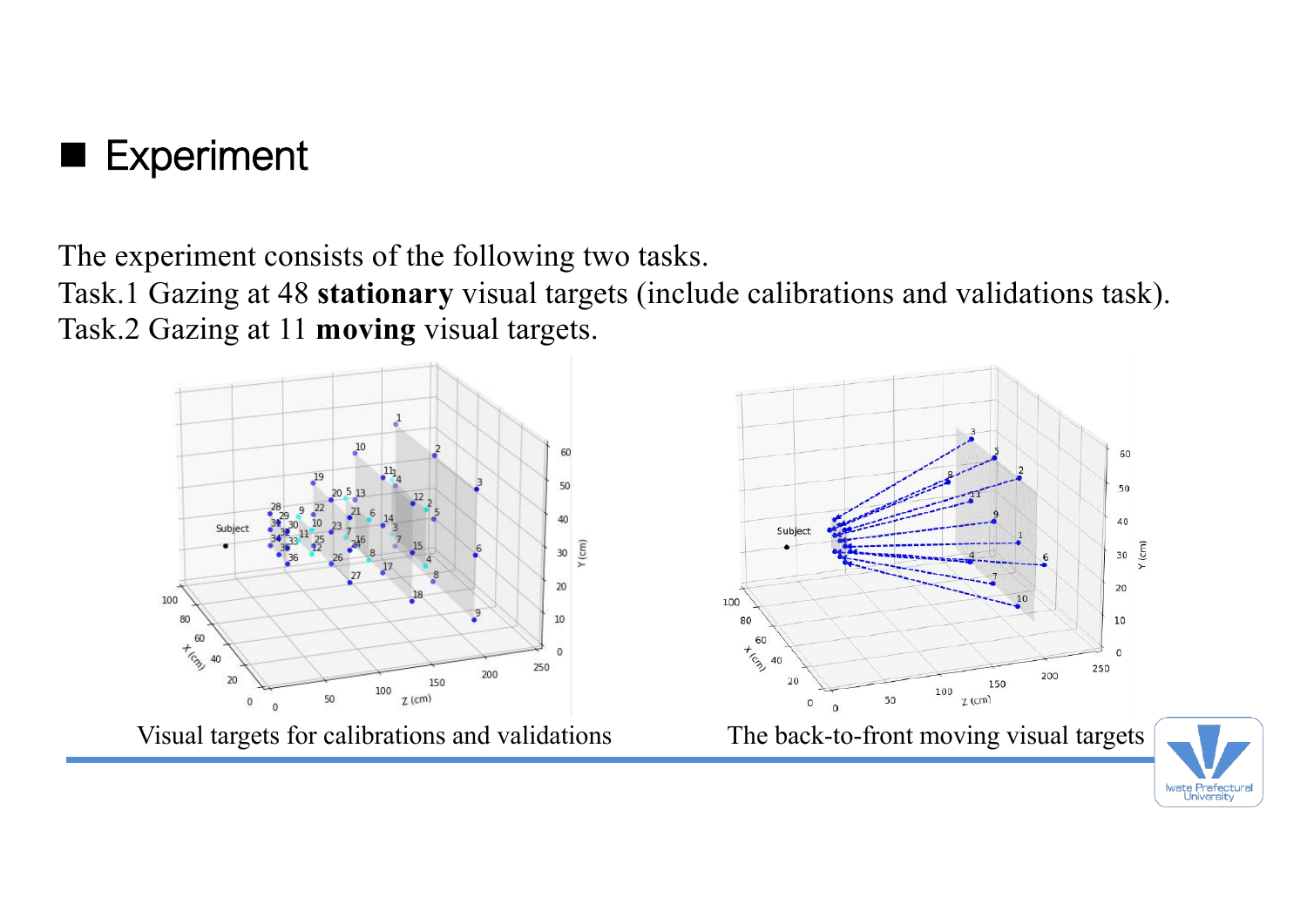### **Results**

#### *A. 3D gaze accuracy in this study*

The 3D gaze measurement accuracy  $Acc_{3D}$  is measured by Accuracies for the 3D gaze measurement (cm)

$$
Acc_{3D} = \sqrt{\frac{1}{n} \sum_{i=1}^{n} (T_{xi} - G_{xi})^2 + (T_{yi} - G_{yi})^2 + (T_{zi} - G_{zi})^2}
$$

Visual target position  $(G_x, G_y, G_z)$ 3D gaze position  $(G_x, G_y, G_z)$ 

| Subject   | With depth cues |            | Without depth cues |            |
|-----------|-----------------|------------|--------------------|------------|
|           | Calibration     | Validation | Calibration        | Validation |
|           | 21.38           | 24.74      | 11.48              | 21.73      |
| 2         | 20.03           | 23.68      | 26.65              | 26.77      |
| 3         | 7.40            | 11.07      | 12.85              | 20.74      |
| 4         | 22.55           | 34.79      | 9.78               | 22.92      |
| Mean      | 17.84           | 23.57      | 15.19              | 23.04      |
| Std. Dev. | 7.037           | 9.721      | 7.744              | 2.643      |

These accuracies were analyzed with two-way Analysis of Variance.

Effects were not found in either the depth cues (F  $(1, 12) = 0.192$ ,  $p = .669$ ) or the visual targets (F  $(1, 12) = 3.497$ , p = .086).

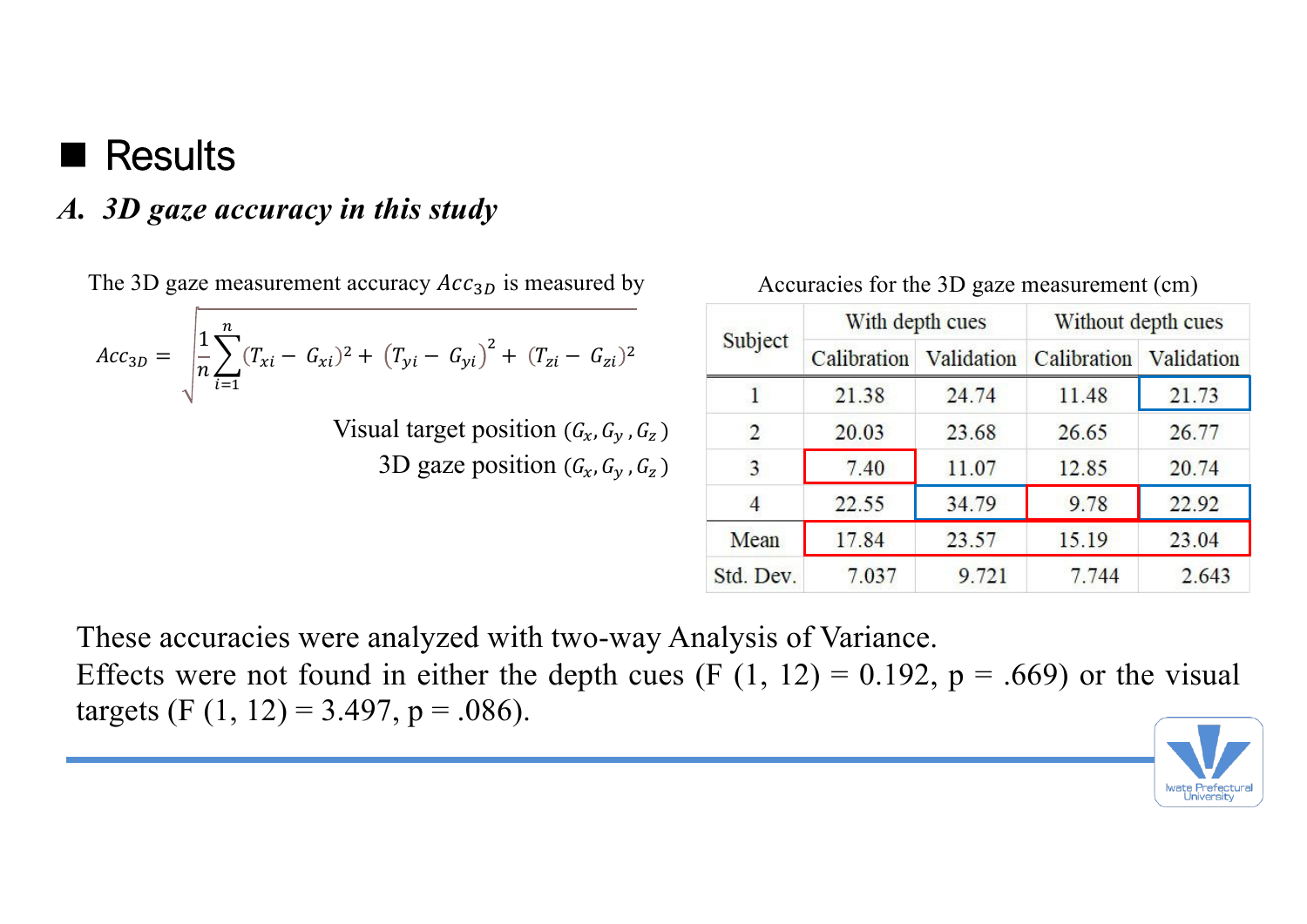## **Results**

#### *B. 3D gaze for moving targets*

As the visual target approached the viewer, the resulting 3D scanpaths were expected to follow these approach paths. However, at some distances, the resulting scanpaths did not show a monotonic decrease.



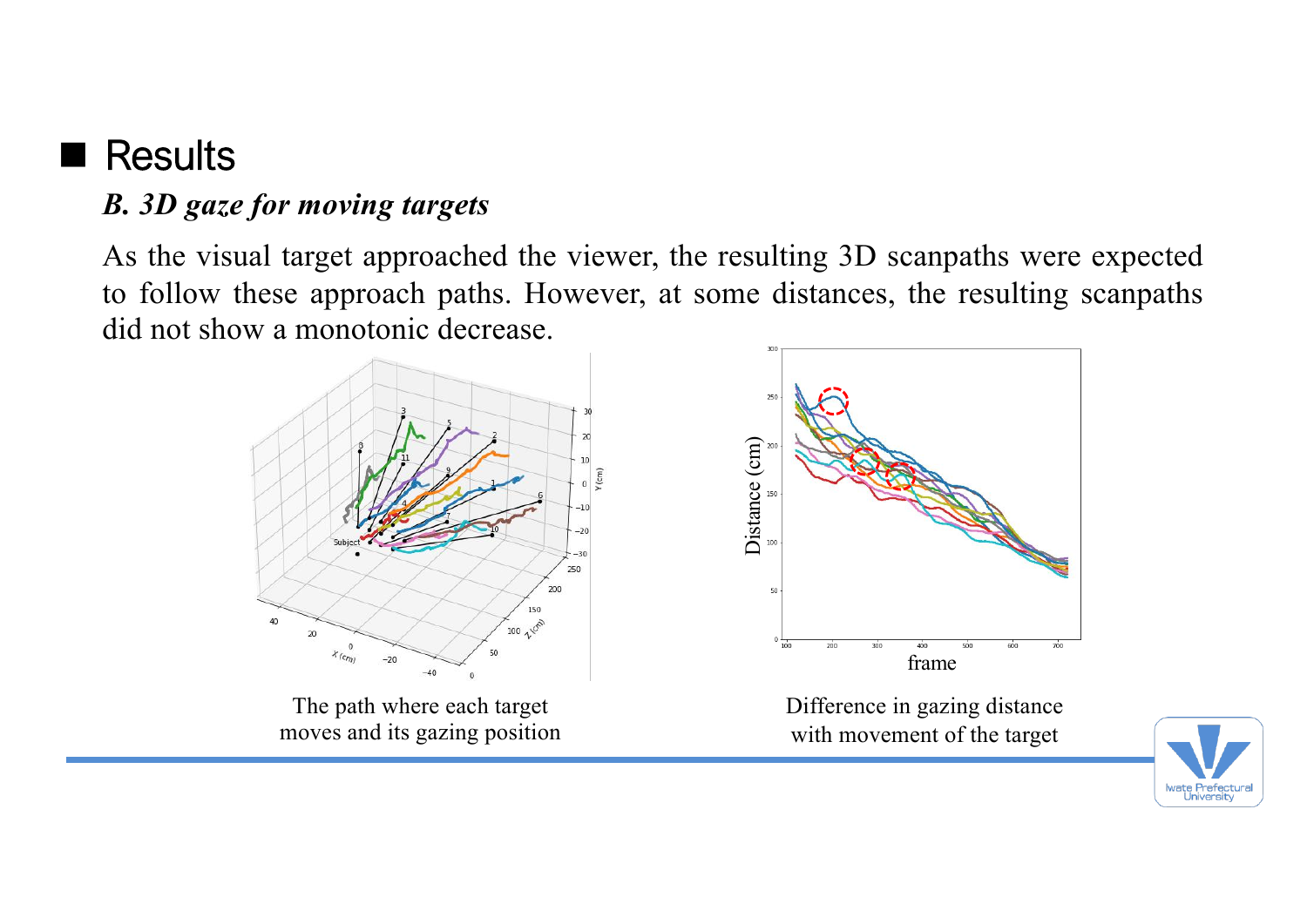# ■ Conclusion

#### *Achievements*

- Achieving an average 3D gaze accuracy within 25cm.
- No significant difference in the measured 3D gaze between rooms with and without depth cues.
- By measuring the 3D gaze scanpath for the back-to-front moving visual targets, we found that, at some distances, the resulting scanpaths did not show a monotonic decrease.

#### *Future works*

- We would like to stabilize the calibration accuracy as well as to analyze the factors that caused the accuracy difference between subjects.
- We would like to measure and analyze the scanpaths for other 3D visual target movements to clarify the physiological characteristics.